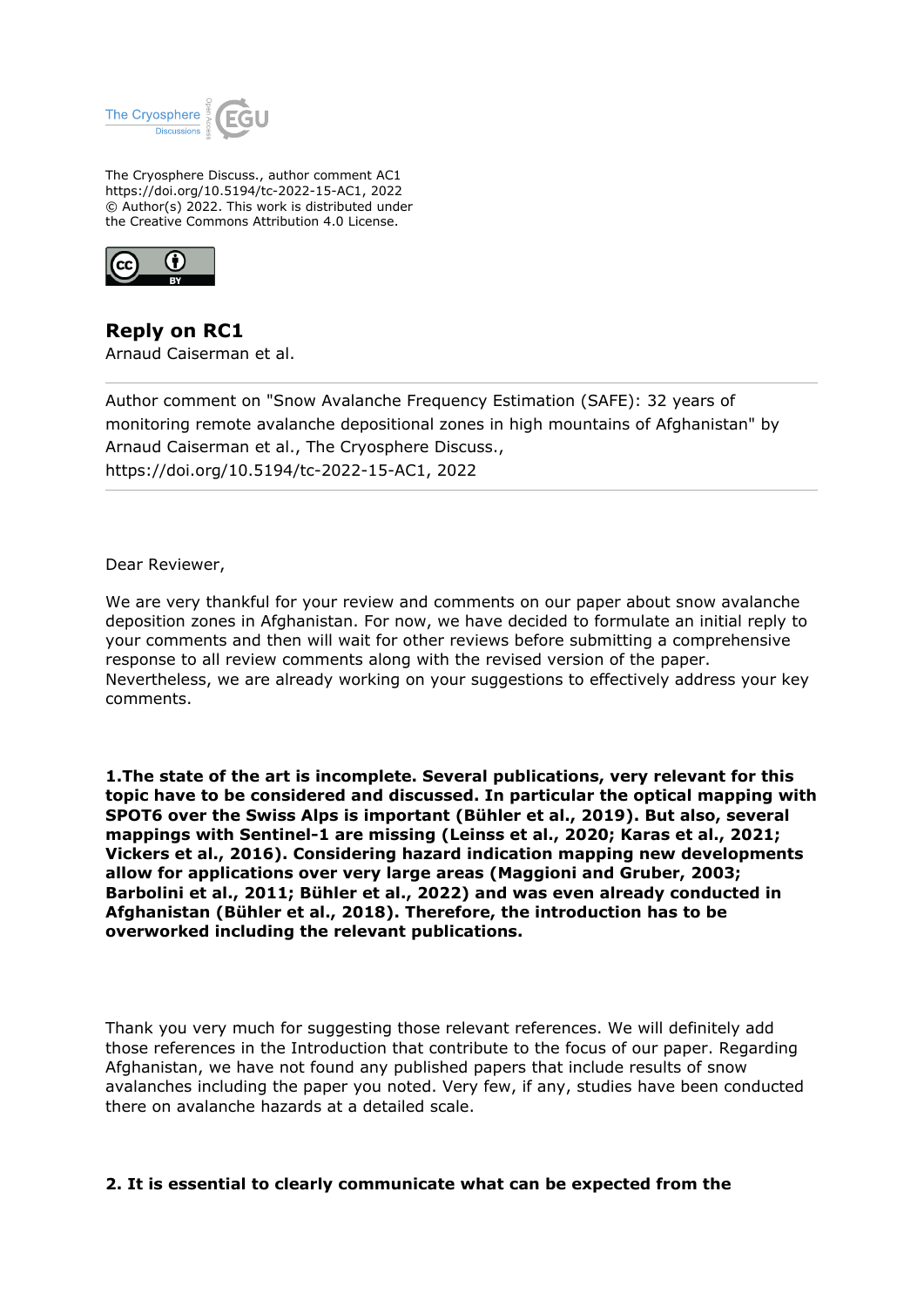**presented approach in terms of accuracy and reliability. First of all, only very large avalanche debris can be mapped. Throughout the paper the authors should use this term and not the term avalanche to be clear. An avalanche consists of a release, a transition and a deposition zone. Only the deposition zone can be partially mapped. There are several problems for example if the avalanche debris is covered by soil / rock or wood (The NDSI is reduced and the deposit is not mapped as avalanche). There is now information on how many avalanches deposited onto one mapped deposit. Typically, this happens several times a year. In the river basins there is often complex terrain with a lot of cast shadow leading to missed avalanche debris. All these uncertainties lead to a very limited reliability of the presented approach. Therefore, it is not eligible to draw all the statistics from the mapped debris as the authors do in the results. These statistics are strongly biased and not reliable. Applying them for hazard mapping or the planning of mitigation measures could be very dangerous.**

We thank you for your comment related to the terminology used in our paper. Moving forward, we will use the term 'deposition' or 'deposits' to better characterize the focus of our hazard assessment. The term 'debris' is widely used in geomorphology and often denotes the dynamic part of geomorphic processes (e.g., debris avalanches, debris flows); we prefer to use the more appropriate term "deposition" to characterize the 'static' portion of the snow avalanche hazard, which is what we mapped. As for avalanche structure, it was already explicitly articulated that SAFE only maps the deposition zone: "The avalanches are indeed detectable by delineating their depositional zones (not their release or transition zones)" lines 155-156. Although we feel this was already rather clear, we will add other caveats to clarify that were are not dealing with initiation or runout zone – only depositional zone – as this seems to have caused confusion.

As for snow avalanche deposits that may have been missed using NDSI, we agree that SAFE can omit snow avalanche deposits as already acknowledged in line 268: "Another source of error arises when SAFE cannot detect avalanches due to a dark color on the snow surface associated with surface debris or a debris flow on top of the avalanche." However, because of the advantage of our long-term data base, if SAFE misses an event in one year, the model systematically looks at each pixel in every year – in our case, 32 times (i.e., 32 years of data). Thus, frequently impacted areas will be identified even if events in a few years are missed due to shadows or debris flows. Thus, we disagree that our statistics are 'not reliable'.

Regarding the comment that the application of this model 'could be very dangerous', we completely disagree with this value judgement. SAFE is one model, if not the first attempt, to map areas at avalanche risk across large scales and on over long time periods in that region. As specifically mentioned in the paper, we looked at avalanche deposits on foot slopes where human settlements are most vulnerable to snow avalanches. SAFE does not examine mid- to upper-slope terrain because in mountainous Central Asia, as well as proximate mountain regions, these upper slope areas are not occupied by humans or their activities during winter. Only foot slopes represent an area at risk; high mountain winter recreational activities – e.g., skiing, and other winter tourism activities – are virtually nonexistent in this vast mountain region. What matters in our region, such as Badakhshan, is the location and frequency of avalanche deposits on villages, roads and, to some extent, streams. SAFE is the kind of model that we need here since it can be freely replicated and used with minimal resources to determine which villages and roads are at frequent risk. This is the advantage of our long-term (albeit less accurate than SPOT)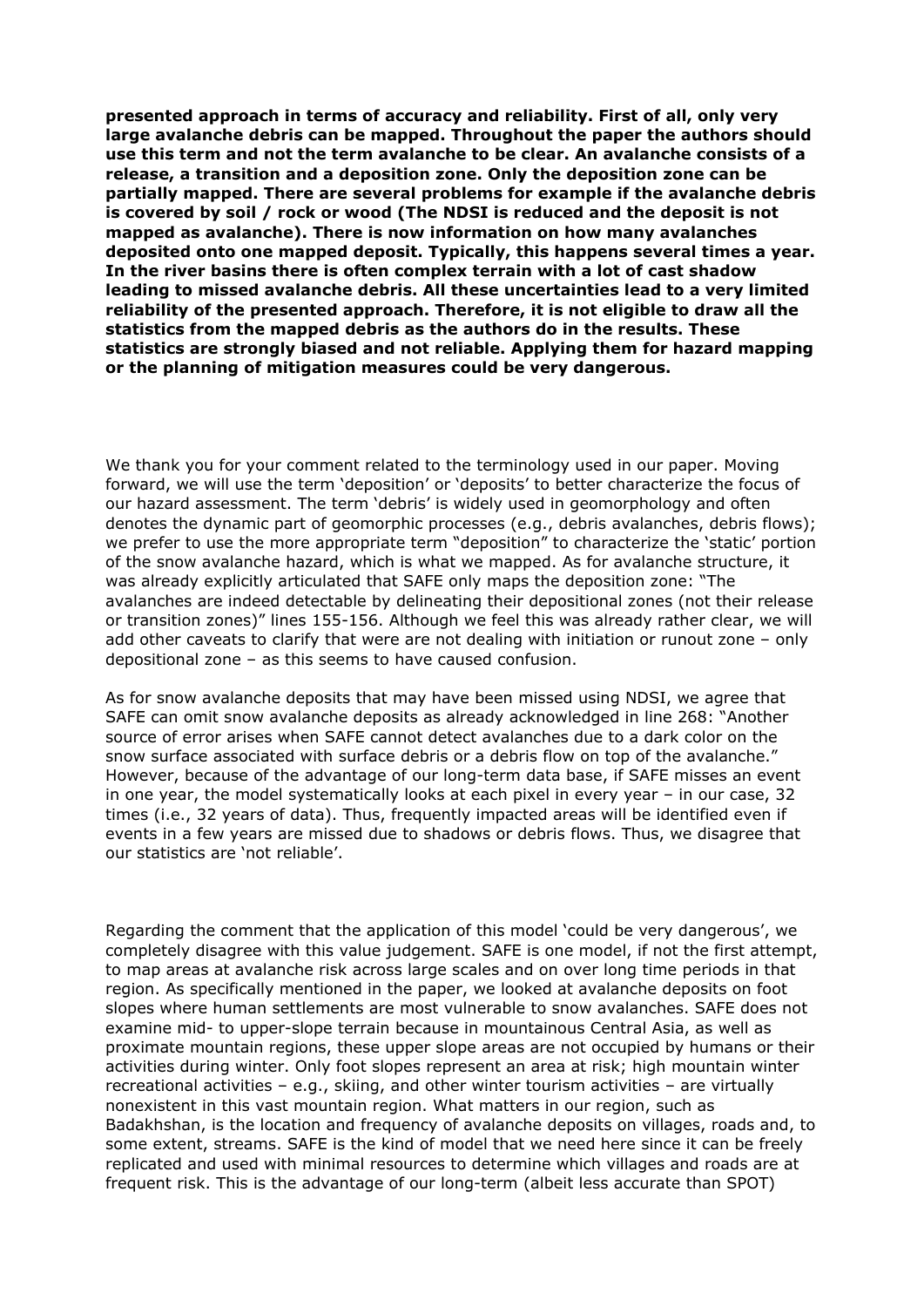database. In our work here on the border of Afghanistan, we frequently experience road blockages and the isolation of villages for several days because of avalanche deposits. This issue is a higher priority in Central Asia and the surrounding mountain regions than detailed mapping of avalanches on upper slopes.

**3. To assess the mentioned uncertainties and potential biases we recommend to test the algorithm with the most complete and accurate avalanche dataset mapped with SPOT6 imagery over the swiss Alps in 2018 and 2019 (Bühler et al., 2019; Hafner and Bühler, 2019) https://www.envidat.ch/dataset/spot6-avalanc he-outlines-24-january-2018;https://www.envidat.ch/dataset/spot6-avalancheoutlines-16-january-2019. This exercise could bring clarity into very important questions and help to assess the potential of the presented approach.**

We would like to thank the reviewer for this recommendation and for sharing these relevant data with us. We will compare the outlined avalanches in 2018-19 with SAFE results on the same area of Switzerland as suggested. Given that the purpose of SAFE is not to map upper slope avalanches, it must be understood that the approaches in these two studies were quite different. However, we can still conduct a comparison between SAFE outputs and the outlined avalanche deposits at the foot slopes only, using the mask we developed for SAFE. Then only, can the two datasets be appropriately compared.

**4. The snow avalanche size classification is totally flawed with respect to reality/ methodology. According to the definition of the EAWS (https://www.avalanches.org/standards/avalanche-size/#largeavalanche) size is mostly defined by volume, runout-length and destruction potential: so basically only avalanches larger than size 3 (large to extremely large) have potential to even reach those places where they are later detected with enough snow for it to remain until summer, Additionally, as the authors state they cannot separate single events, a size classification with the same classes as assigned to whole avalanches shortly after their release is nonsensical also as the area covered in gullies usually means a lot more volume than one would think. This makes methodologically no sense as well as everything derived from this (whether as category or as size).**

We understand and appreciate your comment about avalanche size classification. Indeed, we unfortunately do not have any data on avalanche volume, and we admit that our terminology 'avalanches size' is confusing. We however believe that the classification of the cumulated avalanches deposits could be relevant information to highlight and rank the most vulnerable areas. Valleys with large 'size' events represent more vulnerable areas impacted by repetitive avalanches than 'small size' events. And if one valley bottom is affected by only one, but a very large avalanche, SAFE will still be able to identify it as a single large event, since SAFE maps the cumulated avalanche deposits. Therefore, we will change 'avalanches sizes' to 'avalanches surface area' in the text and figures.